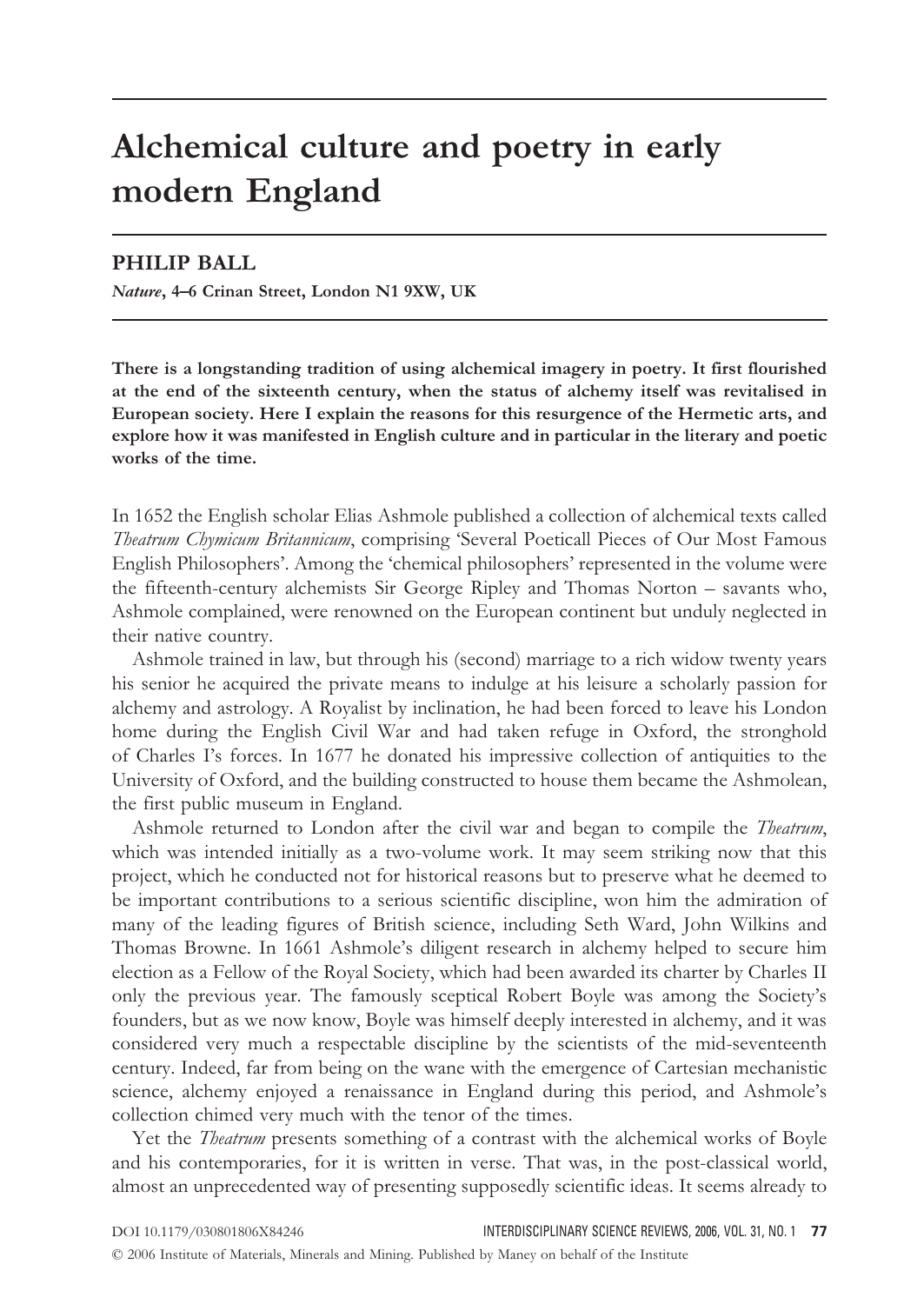imply that there is some particular affinity between alchemy and poetry; and as we shall see, this affinity seems to have been felt also by the greatest English writers of the transitional age between the Tudor and Stuart monarchies. This is surely no mere quirk, but stems from the fundamental nature of alchemical discourse, which drew heavily on allusion and metaphor in a way that poets could recognise and exploit. The complaint often (and justifiably) made against the alchemical literature by the likes of Boyle – that it was cryptic and intentionally ambiguous and vague – identifies the very reason why alchemy was, then and subsequently, a source of inspiration to poets, playwrights and storytellers. When the author of *The Hunting of the Green Lyon*, one of the works in Ashmole's anthology, explains that the 'noble practise' encourages the 'Companie of true Students in holy Alchimie' to 'vaile their sectrets with mistie speech', he could almost be talking instead about the craft of the poet.

## **THE PRINCIPLES OF ALCHEMY**

Alchemy's roots are lost in legend. In the Western tradition of the Middle Ages and the Renaissance, its origins were ascribed to the Egyptian sage Hermes Trismegistus, a magician who was said to have lived at the time of Moses but who merges beyond history with the Egyptian god Thoth, whom the Greeks identified with Hermes. Thus alchemy was called the Hermetic art. The alchemical secrets of Hermes Trismegistus were allegedly recorded in a short, cryptic text called *The Emerald Tablet*, which is quoted in an archetypal work of mystical alchemy attributed to Balinus, a writer from the first century AD. This book was known to the medieval world as the *Secret of Creation*, and it was translated into medieval Latin from an Arabic text probably composed between AD 600 and 750, which may or may not have borne any relation to the writings of the original Balinus.

*The Emerald Tablet* has all the compressed brevity of a poem, and likewise lends itself to many interpretations. It speaks of the 'one thing', which alchemists came to equate with the philosopher's stone, the substance that could transform base metals to gold:

The father thereof is the Sun, the mother the Moon. The Wind carried it in its womb, the Earth is the nurse thereof. It is the father of all works of wonder throughout the whole world.<sup>1</sup>

Such utterances were woven by the Arabic scholars into what became the canonical theory of alchemical transmutation. Balinus's text (and with it *The Emerald Tablet*) was a central source for the alchemists of the Ismaili sect, which became powerful in the Muslim world in the tenth and eleventh centuries. This group compiled texts attributed to the alchemist Jabir ibn Hayyan (Latinised in the medieval world as Geber), wherein Jabir asserted that all seven known metals were composed of two fundamental substances: sulphur and mercury. These were distinct from the material substances of the same names, which could be extracted from minerals by alchemical manipulations: alchemical sulphur and mercury were abstract 'principles', more akin to properties than to anything tangible. Nonetheless, mundane sulphur and mercury were linked in some ill-specified manner to their theoretical counterparts, for they both had remarkable properties. Sulphur was a bright yellow substance that made things burn: it was the legendary brimstone, a component of Greek fire and (later) gunpowder, and was deemed to be a fiery material akin to the Sun. Mercury was a marvellous metal that flowed (quicksilver or 'living silver'), with a mirror-like surface, cold to the touch: a 'watery' substance linked with the Moon. All metals were composed of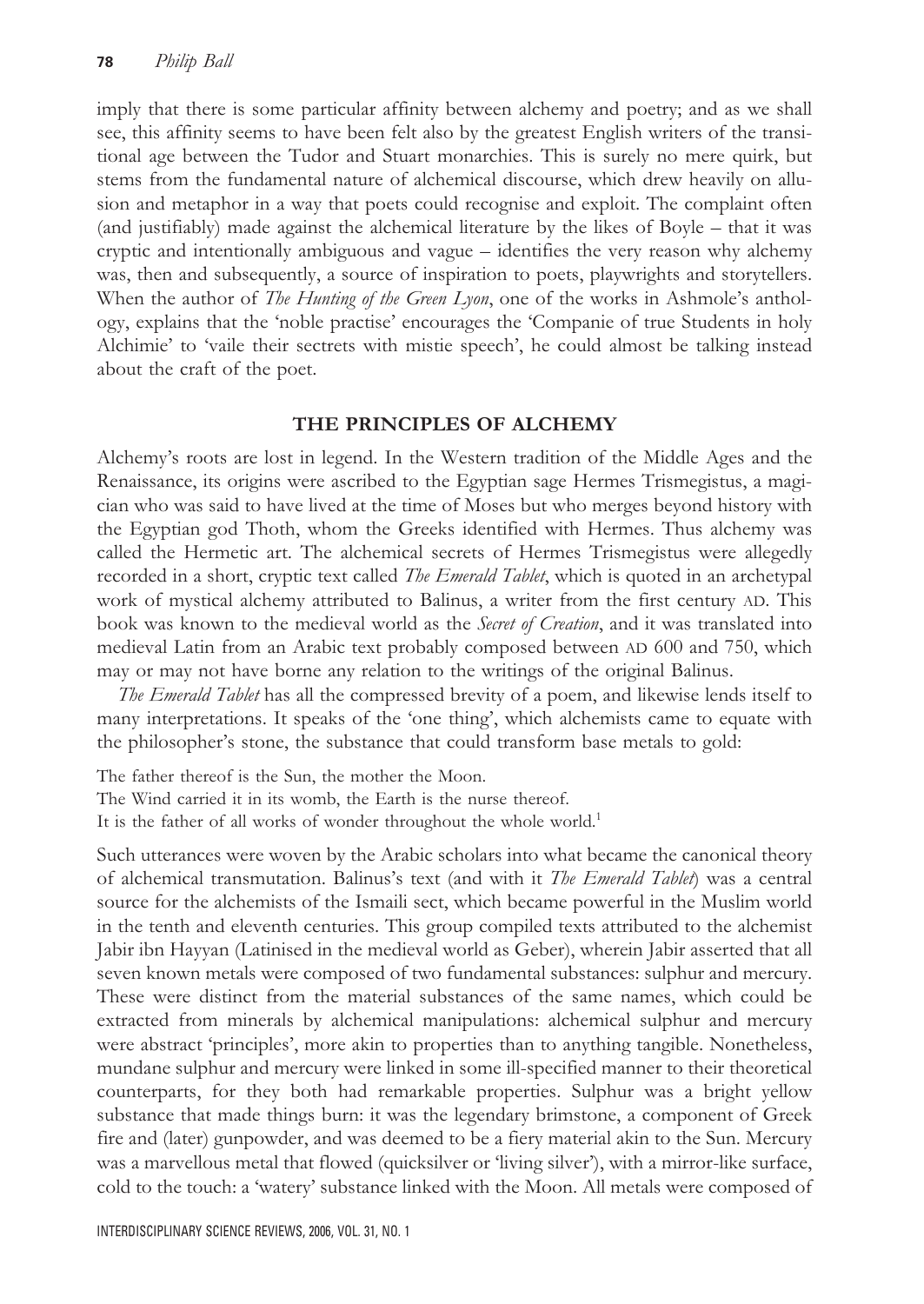the 'philosophical' counterparts of these two ingredients, and when their admixture was perfectly balanced, the result was the philosopher's stone. So this mythical catalyst was indeed the progeny of the Sun and the Moon, and alchemists sought to interconvert the metals by adjusting the relative proportions of the two ingredients.

Via *The Emerald Tablet*, the Jabirian corpus introduced another key component of alchemical theory. According to Hermes Trismegistus, 'That which is above is like to that which is below, and that which is below is like to that which is above.<sup>22</sup> Or more simply put: As above, so below. This was a central notion of the philosophy known as Neoplatonism, which stemmed from the fragmentary writings of Plato that survived the demise of the classical world in his *Timaeus*. Neoplatonism was a mystical philosophy which maintained that the world revealed to our senses is merely a superficial aspect of a deeper reality accessible through divine revelation. This idea was developed by the Greek philosopher Plotinus in the third century AD, and it was mingled with early Christian theology by St Augustine in the fifth century. Plato himself spoke of a supreme being (the One), who for Plotinus had a tripartite aspect – the One, the Spirit and the Soul – which Augustine identified with the Holy Trinity. With Augustine's endorsement, Neoplatonism provided the central framework for medieval theology until Thomas Aquinas revived the reputation of Aristotle in the thirteenth century.

In Neoplatonic thought, the universe contained a hierarchy of 'correspondences': the processes that occurred in the microcosm of the mundane sphere were reflected by those in the macrocosm of the heavens. This was the basis for the almost universal belief in astrology: events on Earth were prefigured in the configurations of the stars. By the same token, the seven metals – lead, tin, iron, copper, mercury, silver, gold – were each assigned to one of the celestial spheres, and were believed to be in some sense 'ruled' by these heavenly bodies. These correspondences account for some of the coded terminology used by the alchemists to refer to chemical substances, so that for example iron sulphate becomes 'vitriol of Mars'.

Thus, while medieval alchemy was often pursued as a strictly practical 'art' concerned with gold-making and other chemical manipulations – an art that was strongly indebted to the Arabic tradition of quantification, and which supplied everyday items such as soap, dyes and drugs – there remained a parallel, and somewhat distinct, intellectual tradition in which alchemy was seen as an aspect of a philosophical system of occult sciences based on Neoplatonic ideas. The association of alchemy with charlatanry, forgery of currency and quotidian magic tended to give it a disreputable air, but there were practitioners who were keen to distinguish their noble art from such activities and to link it to classical traditions. The same dichotomy is evident in Robert Boyle's attempts to dissociate his own respectable efforts at making gold from the dabblings of ignorant 'puffers' in their smoky laboratories.

Curiously, the *Theatrum Chymicum Britannicum* acknowledges both strands of late medieval alchemy. Ripley, a Yorkshireman, and Norton, from Bristol, are presented as serious scholars of the art whose verses encode valuable secrets about the transmutation of metals. Norton's *Ordinall of Alchemy* (1477) is one of the main works in Ashmole's collection, and it exemplifies the alchemists' habit of clothing the description of alchemy's Great Work – the transmutation of base metals into gold – in cryptic language that only adepts will understand. Norton even hides his own identity, encoding it in acrostic form in the initial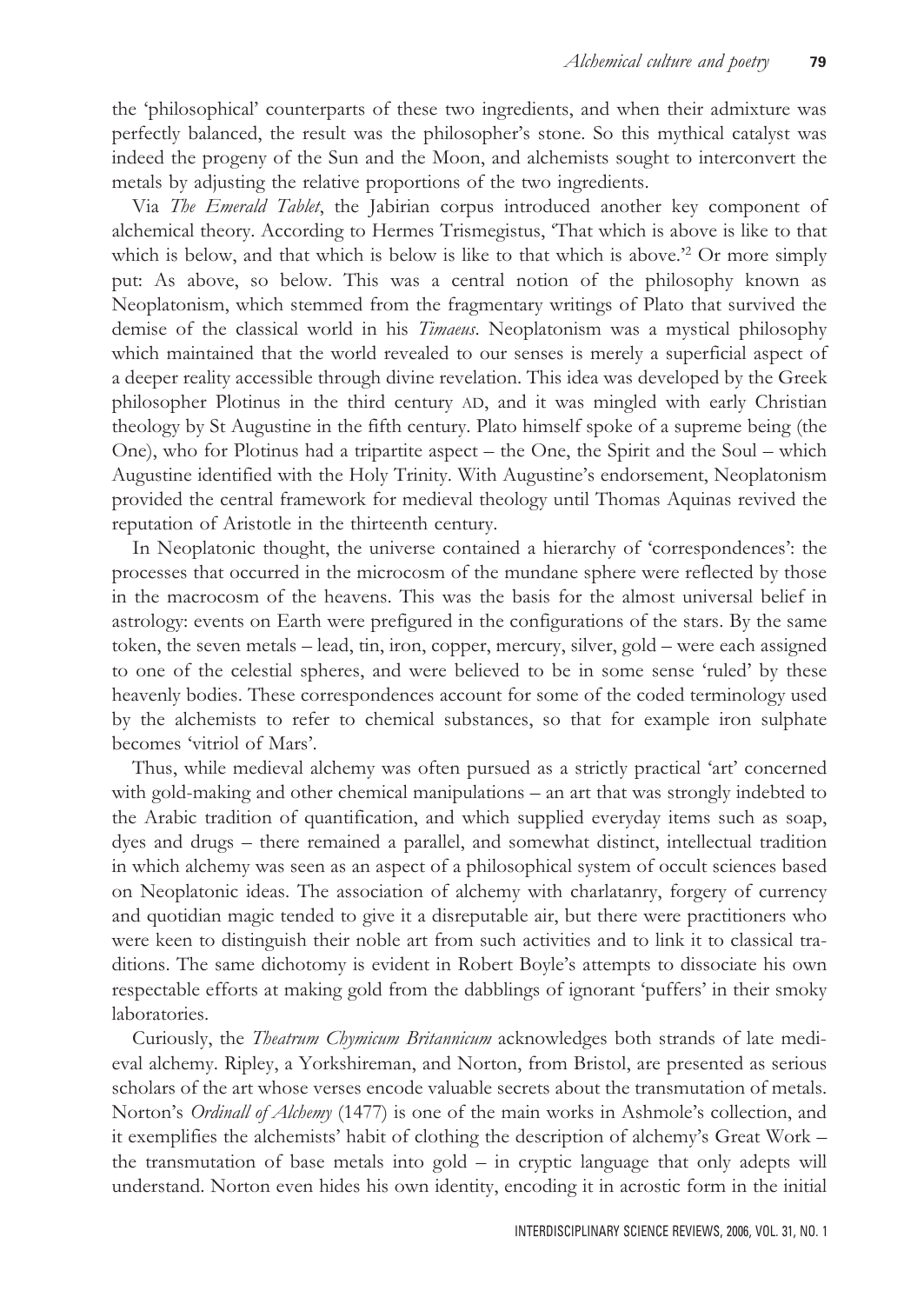letters from lines in the first and last of his poem's seven chapters. These spell out the author's name and credentials:

Tomais Norton of Briseto A parfet Master ye maie him call trowe.

Norton explains that the 'subtle science of holi alchyme' could be passed on only orally from a master to his pupils, and that this might be done only if the pupil has shown great worth and rectitude, and if he swears never to reveal the art to the unworthy:

It must need be taught from mouth to mouth And also he shall (be he never so loath) Regard it with sacred and most dreadful oath. So blood and blood maie have no parte But only vertue wynneth this HOLI ART.3

Thus Norton is careful to veil his descriptions of alchemical processes in the appropriate metaphorical jargon, so that for example the marriage of philosophical sulphur and mercury to make the philosopher's stone is related in the manner common to the alchemical literature: as the union of a 'red king' and a 'white queen', or 'the faire White Woman married to the Ruddy Man'. All the same, one might wonder what Norton, who has apparently sworn to his own master to conceal the secrets of alchemy, is doing writing them down for all and sundry to peruse. This was a common paradox in the Hermetic literature: authors stress the importance of secrecy while apparently violating that very precept by committing their words to the page, however cryptically they are masked. But it is not always clear how seriously these injunctions to secrecy are intended to be taken. The popular handbooks known in medieval tradition as 'Books of secrets' often contained anything but secrets – they were filled with recipes for everything from household medical remedies to tips on how to remove stains or harden steel tools, many copied verbatim from other sources.

Norton himself professes some concern in his *Ordinall* that he may have gone too far in revealing the secrets of alchemy:

This secrete was never before to this daye So trewly discovered, take it for your praye; I pray God that this turne not me to Charge, For I dread sore my penn doeth too large: For though much people perceive not this Sentence, Yet subtill Clerks have too much Evidence; For many clerks be so cleere of witt, If thei had this ground, thei were sure of it.4

But it is possible that this is just a question of form: paying lip service to the conventions of the genre.

Norton's own master, who taught him 'all the secreats of Alkimy' over forty days, is reputed to have been none other than Sir George Ripley, whose *Compound of Alchymie* (1470/1) constitutes the second of the major works in the *Theatrum*. Ripley was said to have studied alchemy in continental Europe and in particular on the island of Rhodes, administered at that time by the military order of the Knights of St John. From such a vantage point, Ripley might have been expected to have access to important alchemical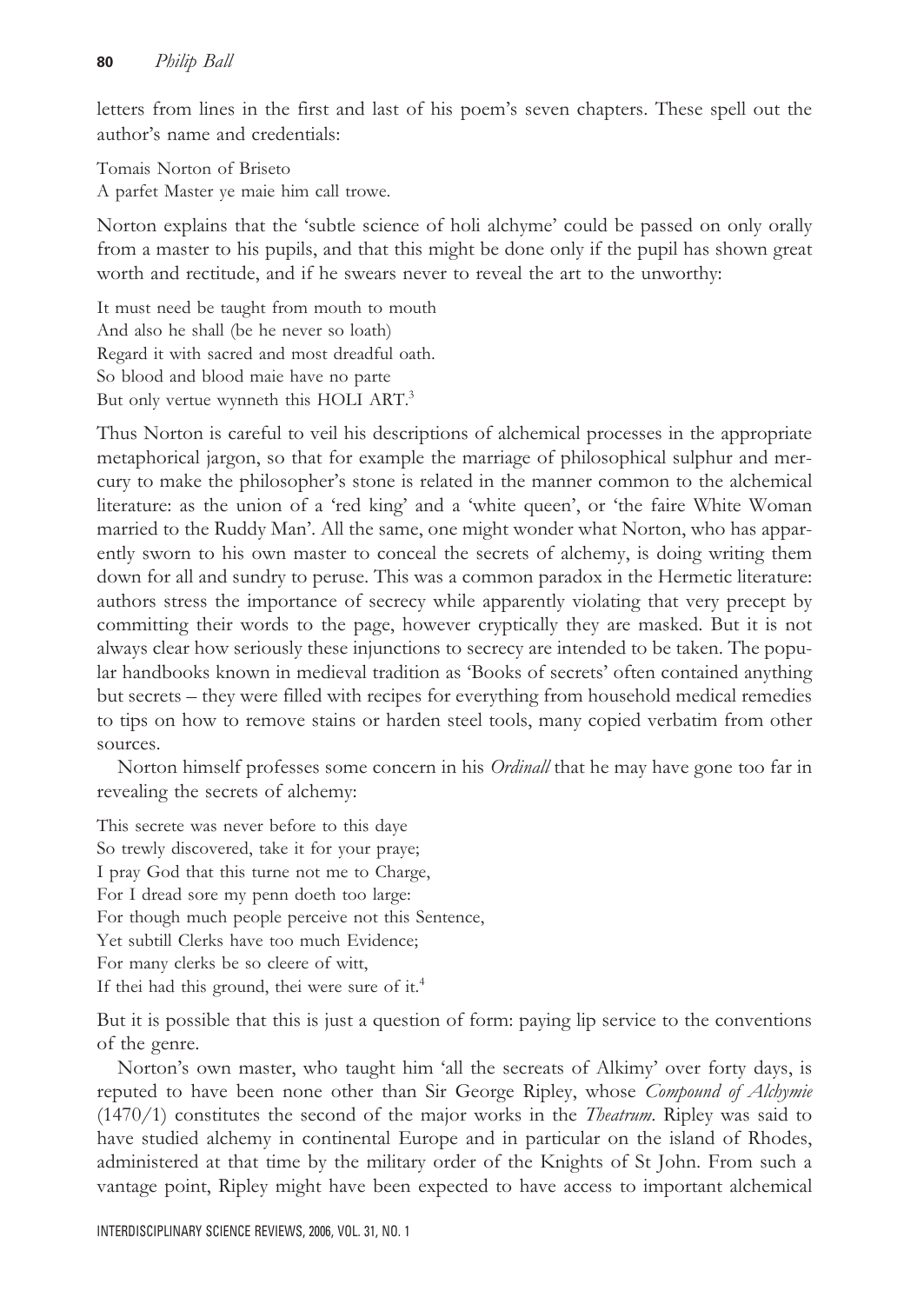sources in Constantinople and Alexandria. But when he wrote his *Compound* he was a canon in a priory in Bridlington, Yorkshire, where his alchemical laboratory was said to be the source of many a noxious smell.

If Norton was loose with his pen, he was no more so than Ripley, who relates in some detail the stages of the Great Work. In particular, Ripley discusses the sequence of colour changes that were supposed to take place in the alchemical vessels as one's raw ingredients were transformed by stages closer to the legendary philosopher's stone:

Pale, and Black, with falce Citryne, unparfayt White & Red, Pekoks fethers in color gay, the Raynbow which shall overgoe The Spottyd Panther with the Lyon greene, the Crowys byll bloe as lede; These shall appere before the parfyt Whyte, & many other moe Colours, and after the parfyt Whyt, Grey, and falce Citrine also: And after all thys shall appere the blod Red invariable, Then hast thou a Medcyn of the third order of hys owne kynde Multyplycable.<sup>5</sup>

These transformations, which can often be related through the animal symbolism to reactions of specific chemical substances, were effected by twelve processes that Ripley compares to twelve gates through which the alchemist enters the 'castle' of the Great Work. He lists these as calcination, solution, separation, conjunction, putrefaction, congelation, cibation, sublimation, fermentation, exaltation, multiplication and projection. For example, Ripley explains that 'Separacyon doth ech parte from the other devyde, / The subtill to the Groce, fro the thick the thyn.' Having taken the reader through each of these twelve gates, Ripley concludes with another injunction to secrecy:

Now thou hast conqueryd the Twelve Gates And all the Castell thou holdyst at wyll Kepe thy secrets in store unto thy selve And the commandments of God looke thou fulfil. In fyer conteinue thy glas styll And Multiply thy medcyns ay more and more For wyse men done sey store ys no sore.<sup>6</sup>

As well as these seemingly respectable accounts of the alchemist's art, there are in Ashmole's *Theatrum* warnings of alchemy's disreputable side. Thomas Charnock, an alchemist of Kent, contributes a *Breviary of Naturall Philosophy* in which, with verses that seldom rise above doggerel, he relates how he met two hapless 'yeomen from England' in Calais who dreamed about the riches that they might get from alchemy, only to find after 'they had spent a hundred mark and more' that their efforts were worthless, whereupon 'cursed they the Science and said it was not true'.7

But more potentially damaging to the alchemists' reputation was the third of the lengthy pieces in the *Theatrum*, and the best known: Geoffrey Chaucer's *Canon's Yeoman's Tale*, from his *Canterbury Tales*. The Canon himself, who joins the party of pilgrims headed for Canterbury, is a shabby sight, which his yeoman explains is because he is an alchemist who has laboured unsuccessfully for seven years to achieve a 'projection' of base metals into gold. This has reduced the two of them to poverty:

All that I hadde, I have y-lost ther-by; And God wot, so hath many mo than I ... That slippery science hath made me so bare, That I have no good, wher that ever I fare.<sup>8</sup>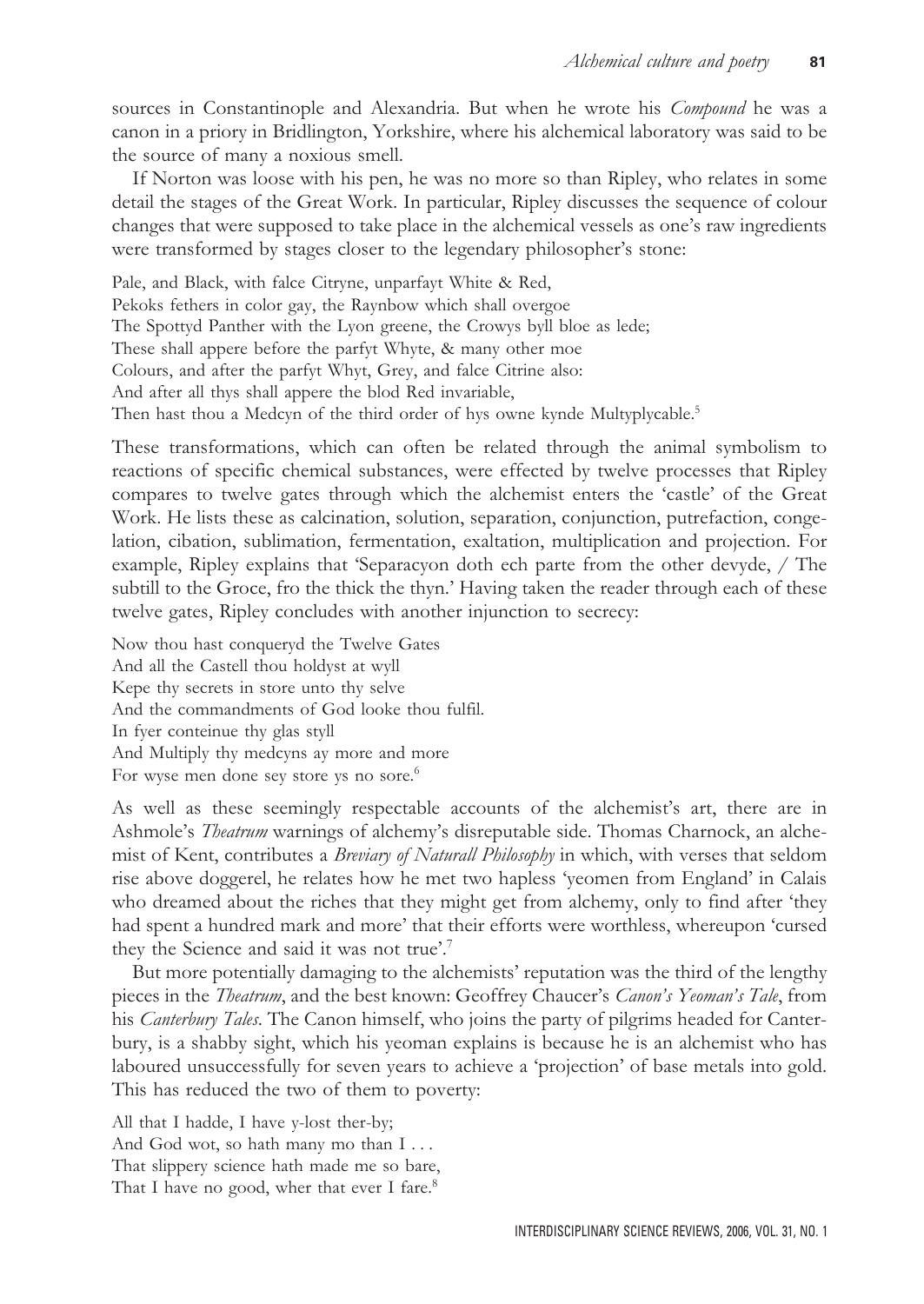His experiences have convinced the yeoman that all alchemy is the mere chasing of shadows, which reduces a man to a stinking tramp.

The ragged, wandering vagrant who has squandered his money in a doomed quest for gold was a familiar figure of fun in the fourteenth century, when Chaucer wrote his *Tales*. But itinerant alchemists could also be of a more unwholesome breed. Chaucer's Canon's yeoman goes on to relate how he once worked for another alchemist – not a deluded puffer, but a calculating mountebank who tricked a priest into believing he could project mercury and copper into silver. This transmutation was apparently effected by a powder that was in truth 'nat worth a flye', the recipe for which his master sold to the priest for forty pounds. The yeoman advises the party of pilgrims that they had best not waste their time with the philosopher's stone: 'as for the beste, let it goon'.<sup>9</sup>

Chaucer's tale has often been regarded as a condemnation of alchemy as a whole. But its inclusion by Ashmole, an advocate of alchemy, reveals a subtler intent. Ashmole had no doubt that alchemy was plagued by charlatans and fools, and he presumably saw Chaucer's story as a cautionary tale that would deter the latter and warn readers about the former – yet without, in either case, denying that the Great Work of alchemy was a genuine possibility for those who truly knew the art.

## **AN ALCHEMICAL REBIRTH**

The receptive atmosphere that greeted Ashmole's compendium of alchemical verse was the product of a revival of interest in the Hermetic arts that had gathered pace since the beginning of the seventeenth century. This resurgence had its origins in early Renaissance humanism; but it took a curious trajectory through the terrains of early scientific rationalism, ancient magical traditions, political unrest and cults of secret societies.

In 1460 the wealthy banker and humanist Cosimo de' Medici, de facto ruler of the Florentine republic, engaged the scholar and priest Marsilio Ficino to translate into Latin a famed collection of Greek works on the occult known as the *Corpus hermeticum*. 10 Ficino finished the task in 1463, and his translation, published in Treviso in 1471, sent ripples throughout the burgeoning field of natural magic. A belief in magic existed within all social strata; while at the popular level this seldom amounted to much more than a superstitious faith in charms and potions, there was a longstanding intellectual tradition of so called 'natural' magic, with strong links to Neoplatonism. The Church viewed natural magic with suspicion if not explicit condemnation, in part because it wished to secure a monopoly on miraculous powers, and so the accusation was often made that magic was a diabolical art that invoked the powers of demons. Ficino went to great pains to expunge demonology from natural magic. He claimed there was a 'good' magic consistent with Christian theology and utterly divorced from the powers of the devil: this magic, he said, was no more than a rational manipulation of the occult powers that inhered in nature, in particular the influences of the stars by means of which the heavens controlled events on earth. Alchemy was considered an aspect of this harnessing of natural forces.

Due in part to the status awarded to Neoplatonic philosophy by Ficino's translation (he founded a Platonic Academy in Florence in 1460s), some knowledge of alchemy was considered desirable by most educated men in the sixteenth century, among them artists such as Leonardo da Vinci, Albrecht Dürer, Lucas Cranach, Giorgione and Jan van Eyck. Martin Luther spoke of alchemy's 'beauty' and delighted in its spiritual metaphors, while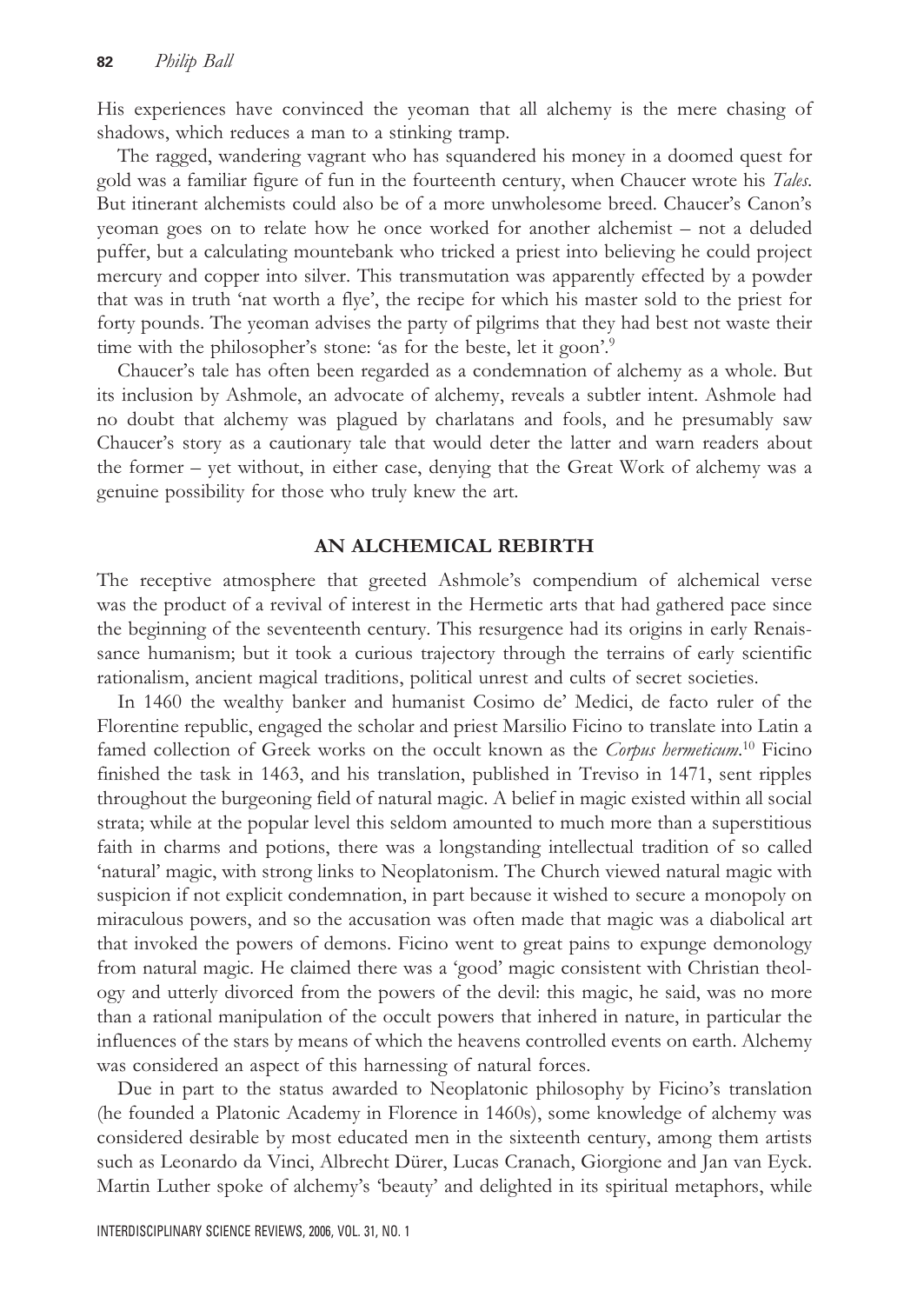not blind to its practical benefits: 'The science of alchymy I like very well', he said, 'I like it not only for the profits it brings in melting metals [but] also for the sake of the allegory and secret signification, which is exceedingly fine, touching the resurrection of the dead at the last day.'11 Even Pope Leo X, coming from the Florentine house of the Medici humanists, had a strong interest in this and other occult arts.

The notion that alchemy and natural magic drew on natural, occult forces according to the precepts of Neoplatonic tradition was particularly instrumental in the theories of Paracelsus, the Swiss physician who in the early sixteenth century attempted to redirect alchemy away from gold-making and towards the preparation of chemical remedies. Paracelsus constructed the first complete 'chemical philosophy', within which all things on Earth were given an alchemical interpretation. Digestion, for example, was regarded by Paracelsus as a process conducted by an 'inner alchemist' in man called the *archeus*, who took the raw materials ingested as food and drink and separated from them the good, nourishing components and the useless wastes. The former were transformed into flesh and blood, and the latter expelled. This was nothing more than the alchemical 'separation' that Ripley mentions. The physician's task was to perform similar separations in order to extract medicine from natural substances – minerals and plants. (Many of Paracelsus's chemical remedies were mineral-based, and somewhat fierce: sulphuric acid and compounds of mercury were among his favourites.) Paracelsus even offered an alchemical interpretation of Christian theology, comparing Christ to the philosopher's stone and portraying the Creation itself as a series of alchemical operations on the elements.

Paracelsus wrote many books, but very few of them were published in his lifetime – he died in 1541 – and although his name was known throughout Europe by the mid-sixteenth century, that was not always in a favourable context. It was not until the 1560s, when several publishers began to edit and print his surviving manuscripts, that Paracelsus's chemical philosophy found a wide audience. His chemical medicine spread from Germany to France and England. It became associated with political radicals and Protestants, while the Catholics tended to retain allegiance to the classical humoral medicine of Hippocrates and Galen.

Alchemy generally, and Paracelsian ideas specifically, flourished in the court of the Holy Roman Emperor Rudolf II of Prague in the 1580s and 90s, where prominent Paracelsians such as Oswald Croll and Michael Maier mixed with the likes of Tycho Brahe and Johannes Kepler. In France, Paracelsian medical chemistry (iatrochemistry) was brought to the royal court of Henri IV by the Huguenot doctors Jean Ribit, Joseph Duchesne and Theodore Turquet de Mayerne. When Henri was assassinated in 1610, Mayerne fled to London at the invitation of James I, where he helped to spread an enthusiasm for iatrochemistry. In 1616 Mayerne was elected a Fellow of the Royal College of Physicians, which two years later published a new official pharmacopoeia containing many Paracelsian remedies.

Mayerne found receptive soil in England, for Paracelsian ideas already had several prominent supporters there. One such was the Anglo-Scot Thomas Moffett, a member of parliament, Fellow of the Royal College of Physicians and physician to such luminaries as Philip Sidney, Francis Walsingham and Francis Drake. Richard Bostocke, member of parliament for Tandridge in Surrey, is generally regarded as the first to popularise Paracelsus's ideas in England in *The Difference Betwene the Auncient Physicke and the Latter*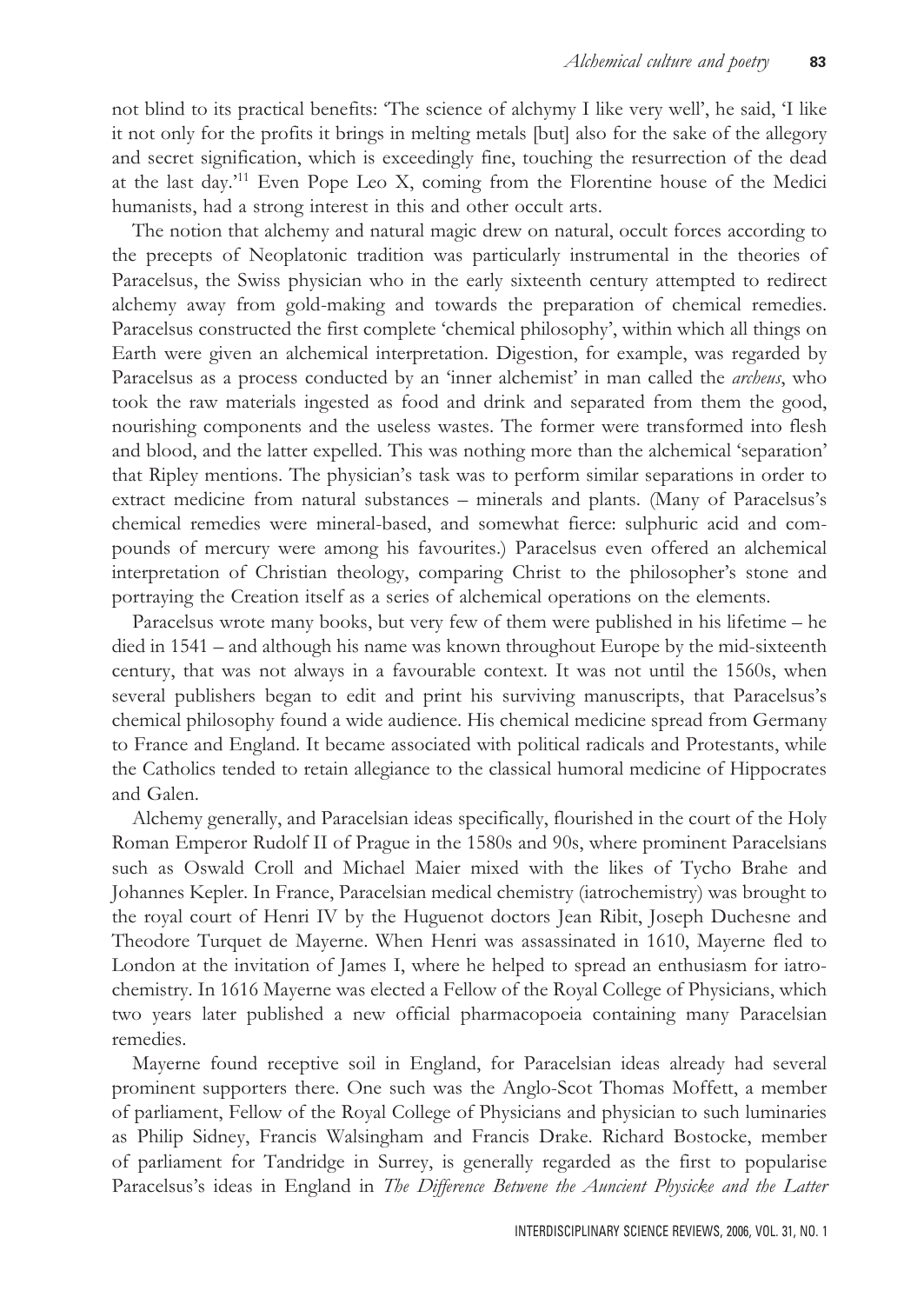*Physicke* (1585). Bostocke became familiar with the works of Paracelsus through his friendship with the mercurial Elizabethan alchemist John Dee, dubbed 'the Queen's magician' during Elizabeth's reign, with whom he had attended St John's College in Cambridge in the 1540s. Dee's famous library in Mortlake, near London, included many of Paracelsus's books, and Bostocke is recorded as having borrowed from it in the 1580s.

By the early seventeenth century, however, alchemy meant many different things. Dee's deeply mystical approach to the topic contrasts strongly with Mayerne's practically oriented interest, which was manifested in what is now regarded as the transitional period of 'chymistry' that stands between alchemy and the recognition of chemistry as an academic discipline. To be a chymist one did not necessarily have to embrace the entire Paracelsian chemical philosophy, and indeed there were some, such as the German iatrochemist Andreas Libavius and the Flemish doctor Jan Baptista van Helmont, who were keen to strip chymistry of its fanciful Paracelsian excesses. It is for the same reason that Seth Ward could endorse Ashmole's efforts in the *Theatrum* while expressing harsh criticism of the alchemical theories of Robert Fludd, a fully fledged Paracelsian in the mould of Dee.

Francis Bacon, whose concept of a 'scientific' brotherhood provided the template for the Royal Society in London, stands closer to Ward and Boyle than to Fludd and Dee, but there is no doubting the mystical strands in his vision, given its fullest expression in his *New Atlantis* (1627). Like the alchemists of yore, the founders of the Royal Society felt themselves to be part of a closed circle of initiates bound together by privileged knowledge. Bacon's programme for accumulating reliable knowledge about nature by systematic experimentation, outlined in his *Great Instauration* (1620), was promoted in England in the 1640s by the Prussian exile Samuel Hartlib, a Puritan and Paracelsian. 'Somewhat inconveniently for standard interpretations of the Scientific Revolution', says historian Charles Webster, 'the decades following the foundation of the Royal Society witness a last outburst of judicial astrology, the continuing flourishing of Paracelsian medicine [and the] undiminished appeal of alchemy and hermeticism.'12

The notion of a brotherhood that guarded profound insights from the masses gained perhaps its most explicit realisation in the Rosicrucian movement, which flourished in the early seventeenth century and claimed Paracelsus as one of its spiritual founders. The movement began as a society of Protestant Paracelsians founded by the alchemist Johann Valentin Andreae of Herrenberg, who adopted the rosy cross as their symbol. For a short time the Rosicrucian influence was felt by the intelligentsia all across Europe. Even the arch-rationalist Descartes was among those who tried (and failed) to make contact with the supposed brotherhood. Francis Bacon's *New Atlantis* may have owed a debt to Andreae's own utopian vision, *Republicae Christianopolitanae Descriptio* (1619), and was sometimes itself interpreted as a Rosicrucian fable. Robert Fludd was an enthusiastic supporter of the movement, learning of it from Rudolf II's chief alchemist Michael Maier, who came to visit him in London.

#### **THE ALCHEMY OF POETRY**

This, then, was the setting in which some of England's greatest poets and writers worked, and it is hardly surprising that they availed themselves of the metaphors that alchemy offered. 'The rise of "chymicall physick" in England in the last years of the sixteenth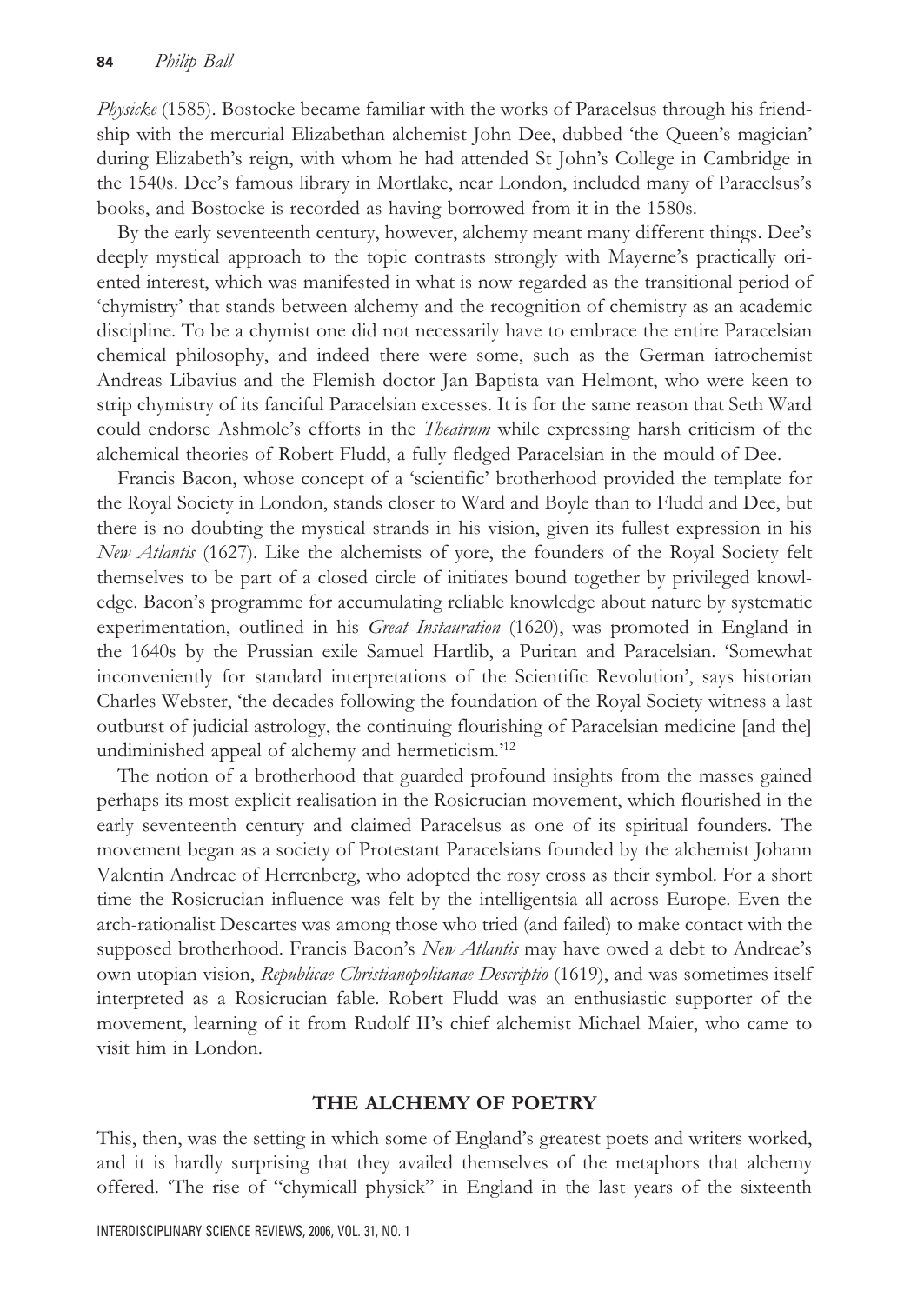century was quickly picked up by the literary antennae',13 says Charles Nicholl, a scholar of the works of William Shakespeare and Christopher Marlowe. It is important to recognise that this was not a mere assimilation of 'scientific' imagery by artists; rather, many of these writers took a profound interest in alchemy and studied it seriously. It is a core tenet of Paracelsian chemical philosophy that analogies are not mere comparisons – they encode the deep connections between things in the world, so that for example the resemblance of a plant to a bodily organ reveals its potential to provide a medicine for treating ailments of that organ. So when the poets of this age use alchemical imagery, the boundary between metaphor and direct correspondence is blurred; and when I speak below of poetic metaphor, we should bear in mind that it would have been used and interpreted in this more profound sense.

John Donne was one of those who used such images. His love poetry draws on the idea of the 'alchemical wedding', the 'conjunction' that was supposed to take place at the culmination of the Great Work, a union of the Red King and the White Queen that was explicitly sexual (Fig. 1). In 'The Comparison', composed in the mid 1590s, he writes:

Then like the Chymicks masculine equall fire, Which in the Lymbecks warm wombe doth inspire Into th'earths worthlesse durt a soule of gold, Such cherishing heat her best lov'd part doth hold.<sup>14</sup>

Donne was a discriminating student of alchemy – he was highly sceptical of Paracelsus, calling him the leader of the 'legion of homicide physicians' and a candidate for the 'principal place right next to Lucifer's own throne',15 and Donne's view of the quest for



**1** The Alchemical Wedding: the *conjunctio* of the Red King and the White Queen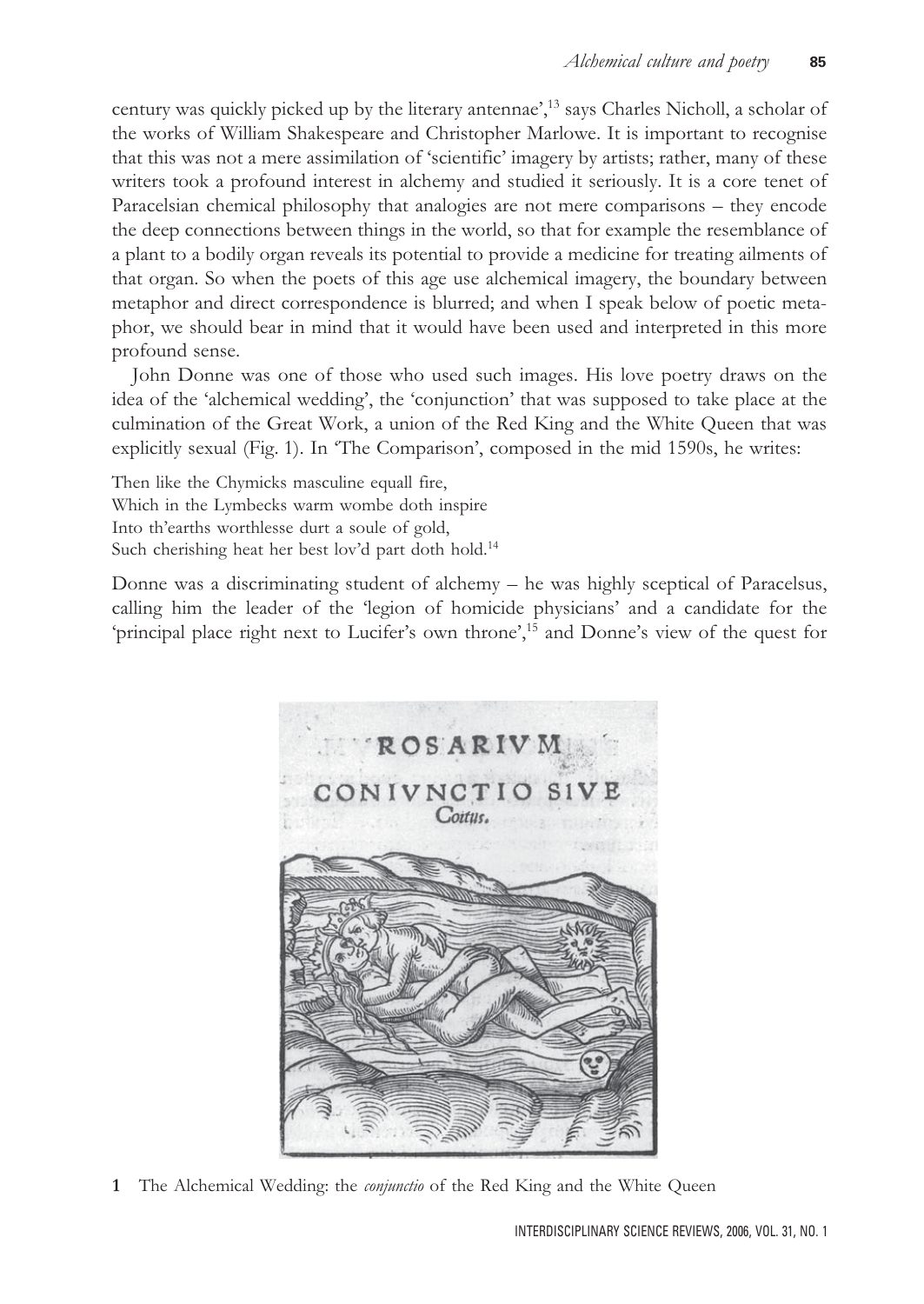the philosopher's stone seems to be similar to that of the German chemist Justus von Liebig in the nineteenth century: if it was a fool's quest, it uncovered useful things along the way. In 'Loves Alchymie', Donne says

No chymique yet th'Elixar got, But glorifies his pregnant pot, If by the way to him befall Some odiferous thing, or medicinall.<sup>16</sup>

Poets found in alchemy a particularly fertile metaphor for romantic love. In explaining that the poet aims to ease the sorrows of love by writing about them, George Puttenham in *The Arte of English Poesie* (1589) makes a comparison with the Paracelsian notion that diseases stem from specific (al)chemical origins and should be treated with medicines that contain the very cause: the principle of treating 'like with like' that Samuel Hahnemann later proposed as the foundation of homeopathy.

Shakespeare's love sonnets make several references to alchemical principles. Sonnet 33, for example, speaks of the morning sun 'Kissing with golden face the meadows green, / Gilding pale streams with heavenly alchemy'. This is an expression of the Neoplatonic idea that the alchemical powers and 'virtues' of earthly substances derive from the emanations coming from the heavens: the macrocosm radiating its influence into the microcosm. Sonnets 44 and 45 have an explicitly 'material' theme, being based on the four Aristotelian elements and the idea that these are the constituents of all matter. Thus the lover, lamenting the absence of his beloved, considers himself 'so much of earth and water wrought / . . . Receiving naught by elements so slow / But heavy tears, badges of either's woe.' But the 'quicker' elements, 'slight air and purging fire', may act as 'swift messengers' that 'are both with thee, wherever I abide.'17

Shakespeare's theatrical works are rich in alchemical allusion and metaphor; indeed, in *All's Well That Ends Well* he mentions Paracelsus by name (Act II, Scene iii), indicating the kind of familiarity with his works that any educated person of the Elizabethan age might have been expected to possess. Friar Laurence in *Romeo and Juliet* can be considered the archetypal Paracelsian herbalist, extracting medicines by distillation from Mother Nature: 'We sucking on her naturall bosome find / Many for many virtues excellent' (Act II, Scene iii).

Distillation was an important alchemical technique, a time-honoured way of separating useful substances from dross. The influential Alexandrian alchemist Zosimos of Panopolis wrote about this art in the third century AD, attributing the technique to the mysterious female alchemist Maria the Jewess, whose name remains in the 'bain-marie' used for gentle heating in cookery. Distillation was particularly valued as a means of preparing *aqua vitae*, water of life, the name commonly used in the Middle Ages for alcohol (the literal translation into Gaelic gives us the word 'whisky'). Distillation was advocated by the fourteenth-century Catalonian alchemist John of Rupescissa for preparing 'quintessences' with marvellous healing powers. These were supposed to be capable of prolonging life and preventing corruption, like the alchemist's mythical Elixir itself, and indeed the 'quintessence of wine' acted as a preservative of otherwise corruptible organic materials. Paracelsus's writings on quintessences bear a strong debt (unacknowledged, in typical fashion) to John of Rupescissa, and some have attributed the origin of the word 'alcohol' to Paracelsus himself.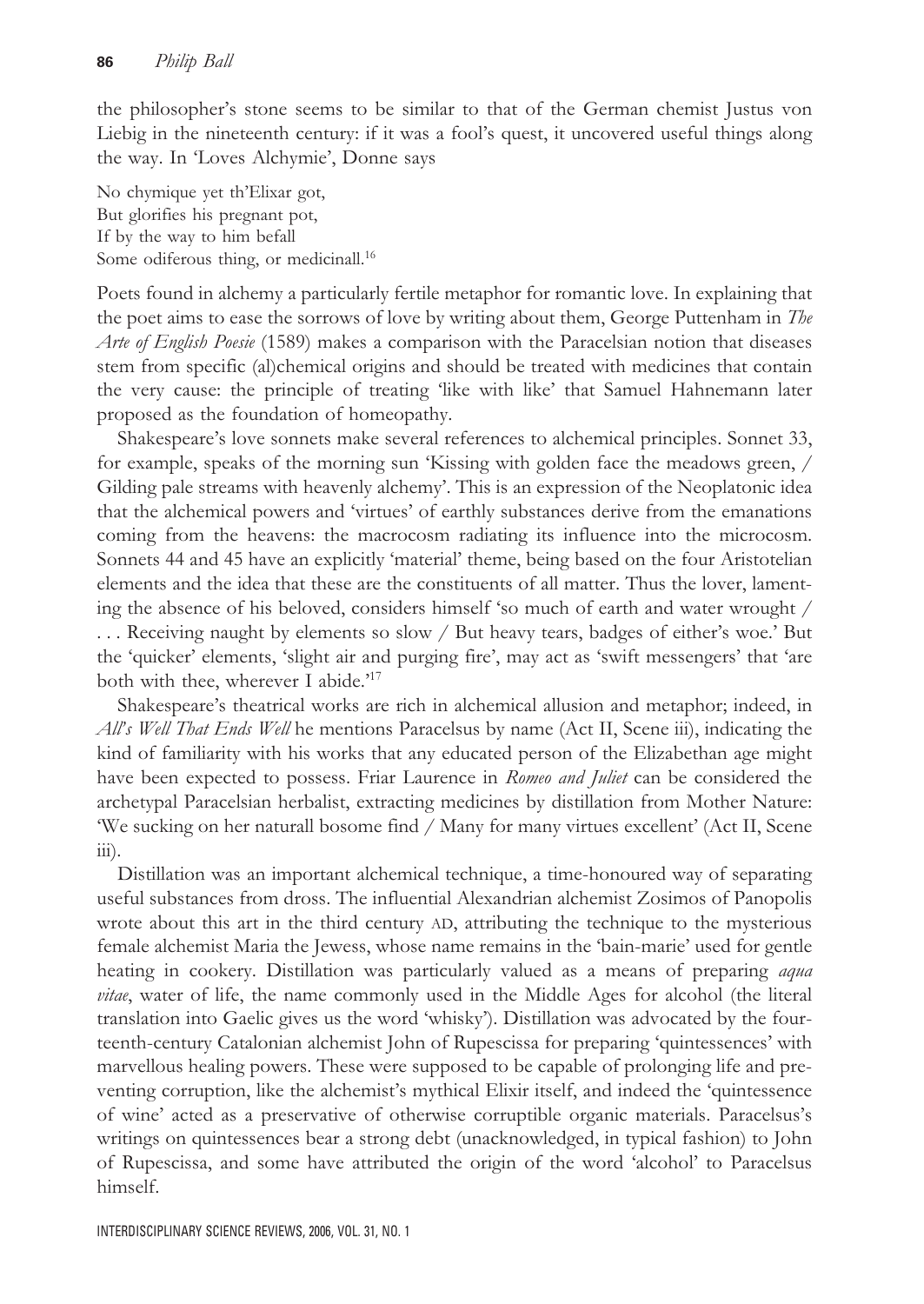For the poet, there was something highly attractive in the image of distillation as the way to obtain a potent essence from everyday fare; indeed, poetry is itself a kind of distillation of language. Philip Sidney, another alchemically inclined poet who learnt alchemy from John Dee in the 1570s, makes a similar analogy when he says in his *Defence of Poesie* (1595) that the poet performs alchemy on words, turning 'brazen' nature into gold. And in Sonnet 5, Shakespeare uses distillation as a metaphor for the preservation of one's essence even as time passes: 'But flowers distilled, though they with winter meet, / Leese but their show; their substance still lives sweet.'18 The Paracelsian notion of distillation as a means to separate the good and virtuous from the bad and corruptible features also in Henry V (Act IV, Scene i): 'There is some soule of goodnesse in things evill, / Would men observingly distill it out.'

Charles Nicholl has argued that alchemical themes play a far greater role in Shakespeare's oeuvre than has been previously recognised. Prospero is clearly modelled on the image of the Neoplatonic magus (some regard Dee as the prototype); but Shakespeare's most alchemical work, in Nicholl's view, is *King Lear*. Here, the various ordeals endured by Lear, which transform him from an overbearing patriarch into a loving but broken father, can be seen as a representation of the processes in the Great Work by means of which the raw materials are transmuted gradually into the Red King, and thence into the philosopher's stone. These processes were often illustrated in the alchemical literature in terms of images of a king subjected to various travails, symbolising particular chemical transformations. Michael Maier alludes to such reactions using standard alchemical codes in his *Symbola Aureae Mensae* (1617): 'Although that King of the Philosophers seems dead, yet he lives, and cries out from the deep: "He who shall deliver me from the waters, and bring me back to dry land, him will I bless with riches everlasting."'19 And Maier's *Atalanta fugiens* (1618) contains a series of fine woodcuts depicting these various trials in which the king is killed, immersed in water, baked in an oven, left in a sealed container to putrefy, and so forth (Fig. 2).

Whether or not Nicholl's argument persuades Shakespeare scholars, there can be little doubt that Shakespeare was well connected to alchemical circles in Elizabethan England. The patron of his theatre company, the Lord Chamberlain's Men, was, naturally enough, the Lord Chamberlain himself – Henry Carey, whose patronage was continued after his death in 1596 by his son George. George Carey was a follower of Paracelsus who took a close interest in the occult arts, and in 1587 he played host at Carisbrooke Castle on the Isle of Wight to one of the most renowned alchemists of the age, Simon Forman.

Forman is now sometimes regarded as nothing more than a high-class confidence trickster who acquired wealth and influence by selling love potions and elixirs to rich society ladies. Whether or not that is a fair accusation, it seems plausible that either Forman or John Dee provided the model for one of the most notorious literary representations of the unscrupulous alchemical charlatan, Ben Jonson's Subtle in *The Alchemist* (1610). (John Aubrey, whose scurrilous *Lives* are not always reliable, asserts that Dee 'used to distill Egge-shells; and 'twas from hence that Ben Jonson had his hint of the Alkimist, whom he meant. $20$ 

Jonson had an undoubtedly keen interest in alchemy: his earlier play *Eastward Hoe* contains the character of Frank Quicksilver, whose alchemical recipes seem to be drawn straight from the works of Paracelsus. *The Alchemist* is so successful, and its satire so sharp,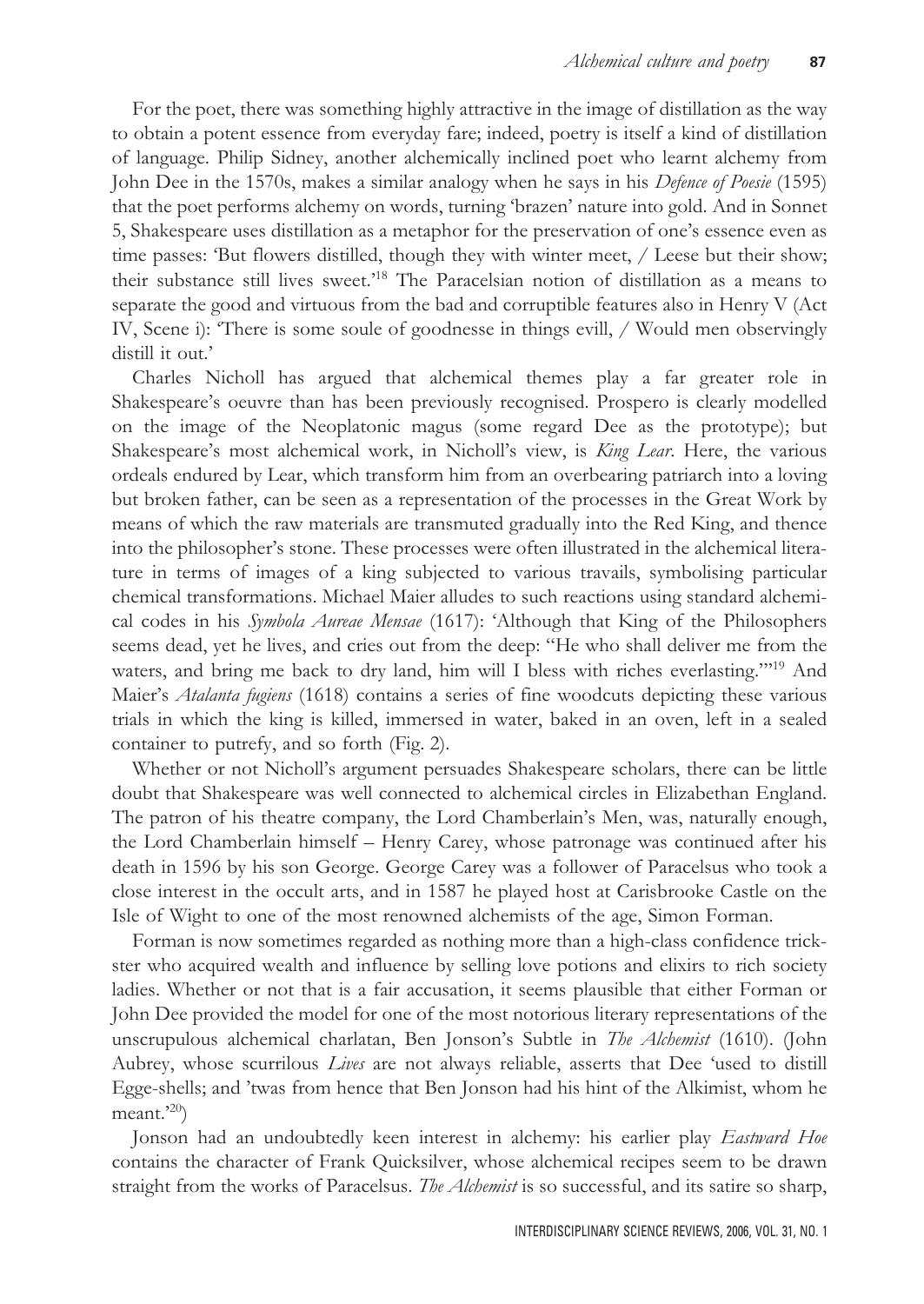

**2** Trials of the King from Michael Maier's *Atalanta fugiens* (1618)

because Jonson knew a great deal of alchemy – one virtually needs to be a student of the Hermetic arts oneself to catch all the allusions in the play, and the fact they are there at all makes it clear that Jonson expected an impressive level of knowledge in at least some sections of his audience. The play's plot concerns the trickster Subtle and his valet, Face, who make a living by swindling the fools who come to them seeking alchemical gold. They deceive their clients with a mist of arcane terminology, which sounds in Jonson's words like wonderful gibberish, but which in fact closely follows the jargon of the alchemical literature. At one point, Subtle tells Face to recount the processes of alchemy in front of a religious leader who has come in search of gold, so that he will be duly impressed. Subtle commands: 'Stand you forth and speak to him / Like a philosopher. Answer i' the language. / Name the vexations, and the martyrizations / Of metals in the work'. And their charade continues with a recitation of the list provided by George Ripley, made to appear absurd in its opacity:

Face: 'Sir', 'putrefaction, solution, ablution, sublimation, cohobation, calcination, ceration, and fixation.'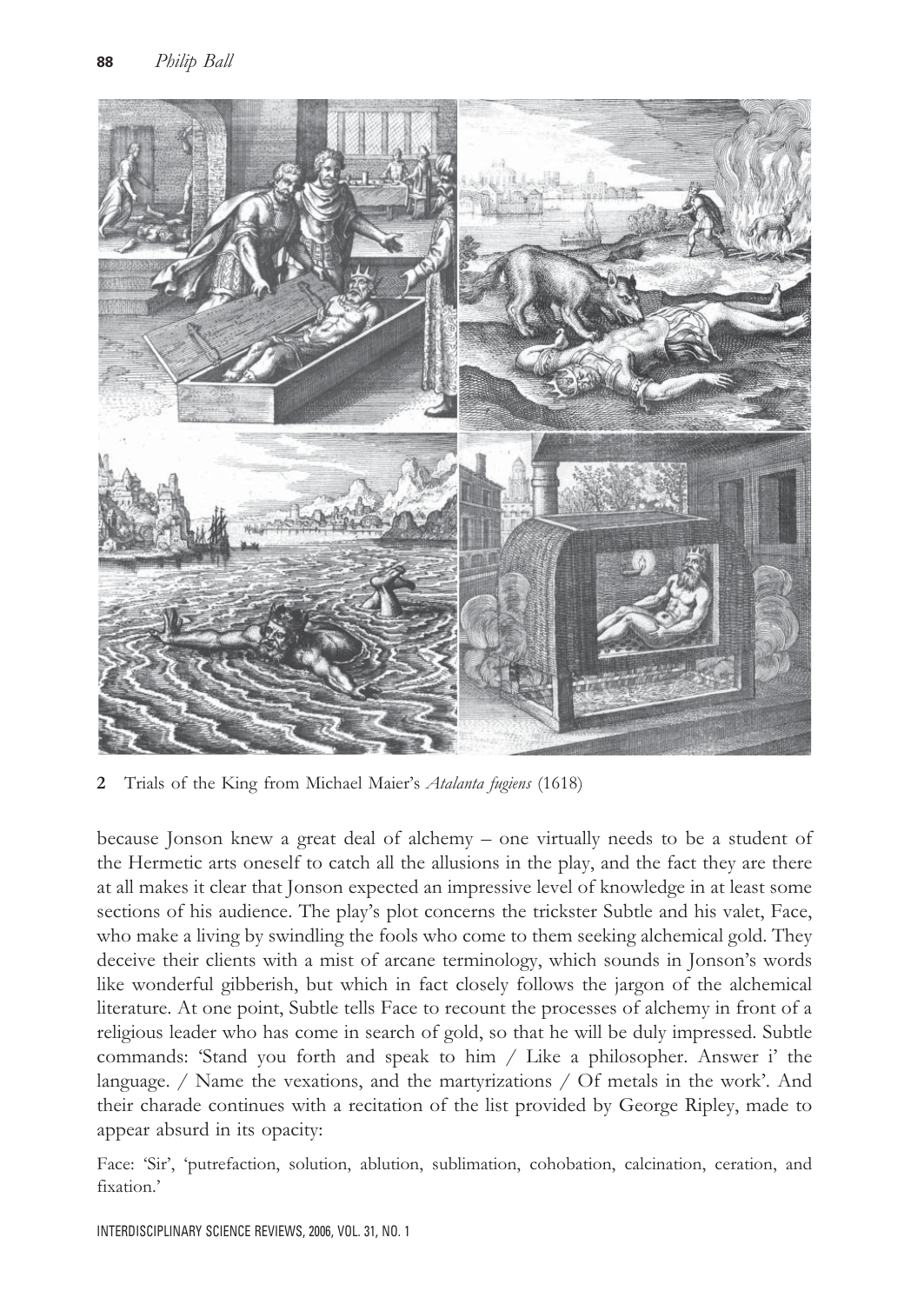Subtle: 'And when comes vivification?' 'After mortification.' 'What's the proper passion of metals?' 'Malleation.' 'What's your *ultimum supplicium auri*?' 'Antimonium.' 'And what's your mercury?' 'A very fugitive, he will be gone, sir.' 'How know you him?' 'By his viscosity, his oleosity, and his suscitability.' 'Your *lapis philosophicus*?' ''Tis a stone, and not a stone; a spirit, a soul, and a body: which if you do dissolve, it is dissolv'd; if you coagulate, it is coagulated: if you make it to fly, it flieth.'21

As well as this nod to Ripley, one can find in *The Alchemist* references to classic works such as the *Novum Lumen Chemicum* (1604) by the Polish Paracelsian Michael Sendivogius (a copy of which was much thumbed in Isaac Newton's library), the *Rosarium* of the Spanish alchemist Arnald of Villanova (another pioneer of distillation) and the *Figures* of the Frenchman Nicholas Flamel.

Aubrey makes the highly improbable charge that Jonson 'killed Mr Marlow the Poet on the Bunhill, comeing from the Green-curtain playe-house.'22 There is no evidence that Jonson was responsible for this deed, but the murder of Shakespeare's rival in a bar-room brawl is of course a central part of his legend. Marlowe, like his fellow playwrights, was well informed about alchemy. His poem *Tamburlaine* (1587) speaks of an elixir

Which a cunning alchemist Distilled from the purest balsamum And simplest extracts of all minerals . . . The essential form of marble stone, Temper'd by science metaphysical And spells of magic.<sup>23</sup>

But Marlowe's familiarity with alchemy and the Hermetic tradition is revealed most prominently in his most famous work. In *The Tragicall History of D. Faustus* (1604) he retells a classic tale from folklore, but presents it in a new form that was to resound through the ages as the archetype of the overambitious scientist.

The origins of the Faustus story lie in legend. Some say that the original Faustus figure was Simon Magus, the Biblical wizard of Samaria who possessed the secrets of alchemy and boasted that he could make himself fly. When Simon Magus challenges St Peter to a duel of magical prowess, his powers are exposed as sheer fakery. This cheap conjuror calls himself 'the favoured one', rendered in Latin as *faustus*.

It was probably via this Biblical story that the sixteenth-century figure who provides Marlowe with his prototype gained his name. Georg Sabellicus Faustus was a wandering vagrant who roved in the lands of the lower Rhine, cheating and swindling and duping lords and princes to whom he promised 'mountains of gold'. He was a contemporary of Paracelsus, who was often conflated with the Faust legend: the late sixteenth-century Swiss encyclopaedist Conrad Gesner considered them two of a kind, while Samuel Butler, in his satirical poem *Hudibras* (Part II, 1664) portrayed Paracelsus (of the Bombast family of Hohenheim) as the paradigm of the Faustian trickster who made pacts with demons: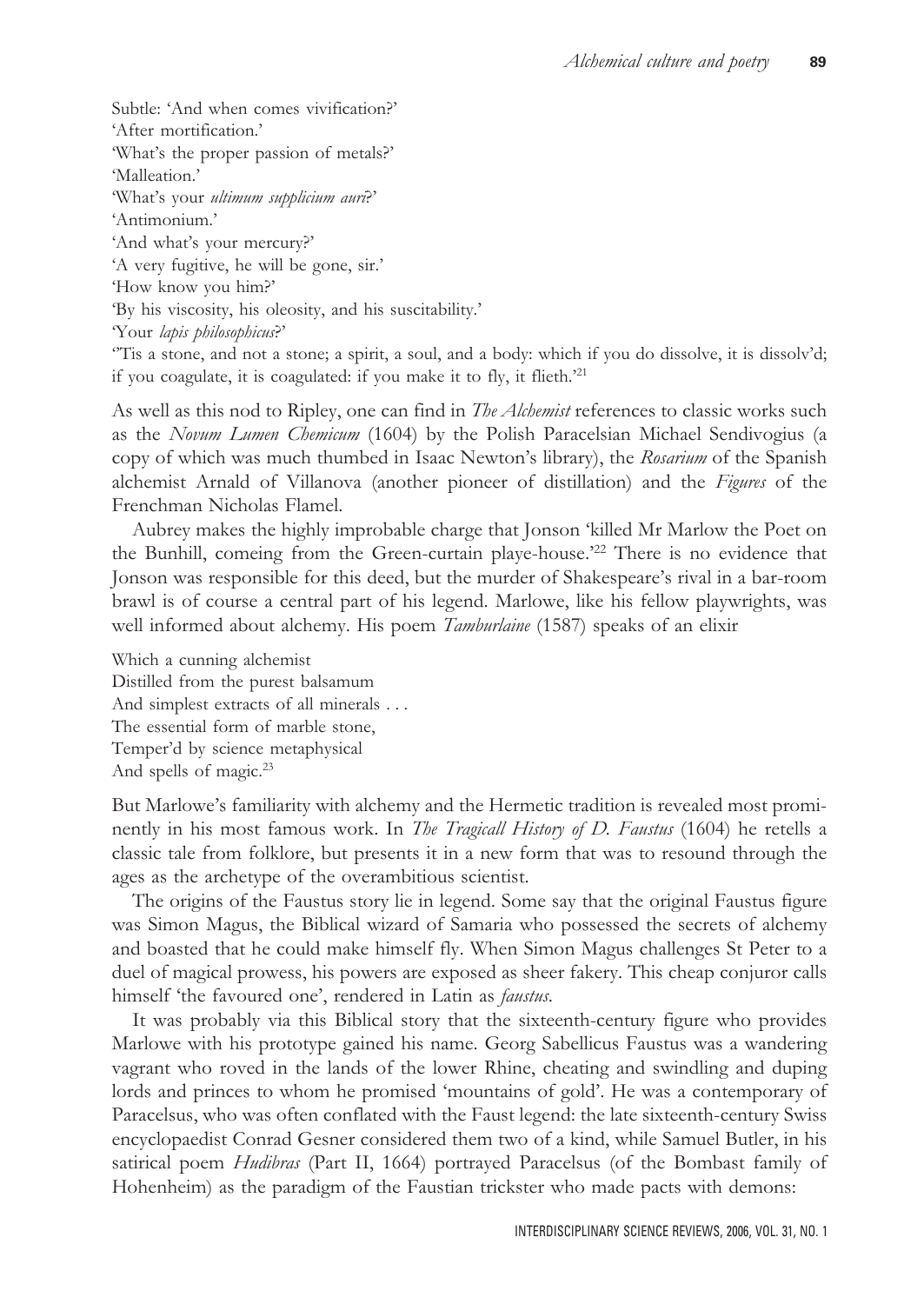Bombastus kept a devil's bird Shut in the pommel of his sword, That taught him all the cunning pranks Of past and future mountebanks.<sup>24</sup>

Faust himself crossed paths with many of the key figures of the Renaissance world. He apparently met the Reformer Philip Melanchthon, Martin Luther's colleague, who scolded him for his evil ways and refused to be cowed by Faust's threats. He encountered Heinrich Cornelius Agrippa, another itinerant devotee of alchemy and natural magic, whose renown was for a long time the equal of Paracelsus's. And Agrippa's famous mentor in natural magic, Abbot Trithemius of Sponheim, wrote of Faust's devious and dastardly exploits.

The tales of trickery and wonder-working that accreted to Faust's name quickly turned him into a figure of folklore, and the first account of his exploits, entitled *Historia von D. Johann Fausten*, was published anonymously by the Frankfurt publisher Johann Spiess in 1587. Spiess's book was a runaway success and was translated into just about every tongue in Europe within five years. But whereas popular culture presented Faust as an unscrupulous prankster – a figure of fun like Jonson's Subtle – in the Spiess rendition the tale took on a moral aspect. Spiess, a devout Lutheran, considered that Faust got his powers by consorting with demons, and that this led him to a terrible end. One night, says the Spiess *Faustbuch*, awful screams were heard in the house where he lodged, and in the morning Faust's body was found dreadfully mutilated, his brains spattered over the wall. Marlowe, no doubt sensing a good tale, wrote his *Faustus* two years after the English translation of the Spiess book appeared in 1592, and he followed Spiess's lead in turning a Rabelaisian romp into a much more sombre affair. 'Tis magic, magic, that hath ravish'd me', says Faust, before confessing his desire to be 'as cunning as Agrippa was, whose shadows made all Europe honour him' (Scene i).

# **A FAUSTIAN LEGACY**

It is of course Marlowe's version of Faust – the man undone by powers that he unleashes through his over-reaching ambition and pride – that has provided the template of the hubristic scientist for poets and writers of later times. Goethe studied alchemy, including the works of Paracelsus and Agrippa, in his youth, and his Faust is a man of the same mould as them – not a trickster at all, but a tragic hero who yearns for knowledge: 'well I know that ignorance is our fate, and this I hate.' This Faust's father was an alchemist himself, and when Faust speaks of his experiments he launches into the symbolic terminology of alchemy from centuries before:

He tended cauldrons of the midnight crew. From countless secret recipes these sirs Concocted fearful things of foulest brew. Then a red lion, eager his love to claim, Was mated to the lily, warmly brewed, And both, subjected to the open flame, From bridal to fresh bridal-bower pursued.25

From Goethe's Faust it is a short step to that other tragic proto-scientist of the Romantic age, Mary Shelley's Victor Frankenstein. He too was a youthful student of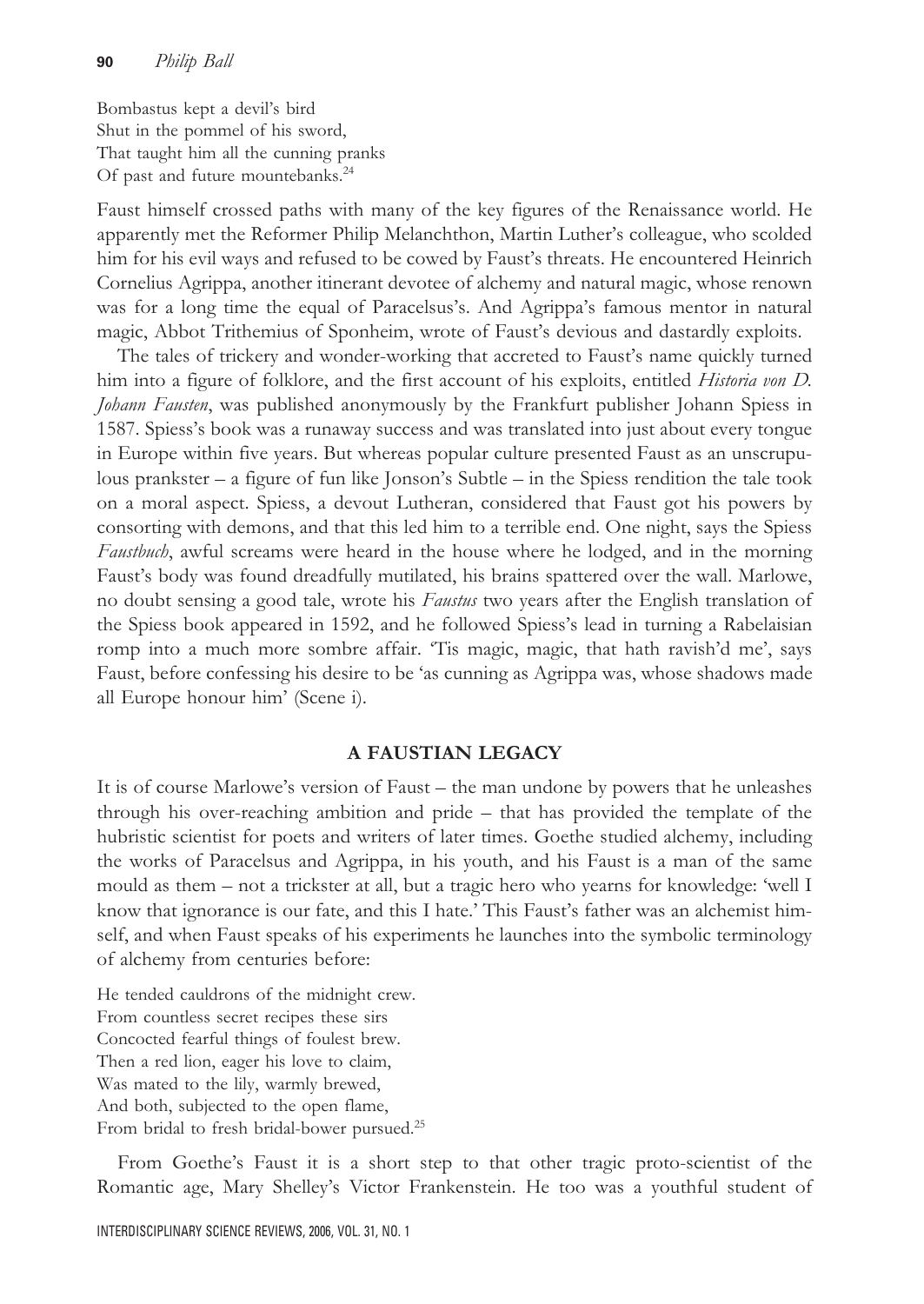Agrippa and Paracelsus: 'I read and studied the wild fancies of these writers with delight; they appeared to me treasures known to few besides myself.'26 Mary Shelley's familiarity with these alchemists no doubt owed a debt both to her husband, the poet Percy Bysshe Shelley, who admitted that he 'pored over all the reveries of Paracelsus', $27$  and to her father, William Godwin, who in 1834 published the biographical work *Lives of the Necromancers*, with chapters on Agrippa, Paracelsus, Faustus and others. (Robert Browning published his own acclaimed poem 'Paracelsus' in the same year.) Byron clearly shared his friend Shelley's passion for these legendary figures: 'Many and long were the conversations between Lord Byron and Shelley, to which I was a devout but nearly silent listener', said Mary Shelley of the time in Switzerland that yielded her Gothic tale. 'During one of these [conversations], various philosophical doctrines were discussed . . . Night waned upon this talk, and even the witching hour had gone by before we retired to rest.'28 What followed is perhaps the most enduring legacy of the alchemical and occult tradition to the image of contemporary science – a legacy that stems from the inspiration poets continued to find in alchemy two hundred years after it first found its place in poetic culture.

#### **NOTES**

- 1. E. J. Holmyard: *Alchemy*, 97–98; 1990, New York, NY, Dover.
- 2. E. J. Holmyard: *Alchemy*, p. 97 (see Note 1).
- 3. C. J. S. Thompson: *The Lure and Romance of Alchemy*, 95, 96; 1932, London, George G. Harrap & Co.
- 4. J. Read: *Through Alchemy to Chemistry: A Procession of Ideas & Personalities*, 86; 1961, London, George Bell & Sons.
- 5. E. J. Holmyard: *Alchemy*, p. 187 (see Note 1).
- 6. C. J. S. Thompson: *The Lure and Romance of Alchemy*, pp. 93, 94 (see Note 3).
- 7. E. J. Holmyard: *Alchemy*, p. 203 (see Note 1).
- 8. J. Read: *Through Alchemy to Chemistry*, p. 82 (see Note 4).
- 9. J. Read: *Through Alchemy to Chemistry*, p. 83 (see Note 4).
- 10. The *Corpus Hermeticum* was a curious mixture, including works on alchemy, astrology, magic, medicine, botany, occultism, theology and philosophy. In the fifteenth century it was widely believed that these books represented the ancient wisdom of Hermes Trismegistus, although it seems that most of the *Corpus* was actually written in the second and third centuries AD, and that the collection was assembled around the year 500.
- 11. W. Hazlitt (trans.): *The Table Talk of Martin Luther*, 326; 1878, London, George Bell & Sons.
- 12. C. Webster: *From Paracelsus to Newton*, 10; 1982, Cambridge, Cambridge University Press.
- 13. C. Nicholl: *The Chemical Theatre*, 69; 1997, Pleasantville, NY, Akadine Press.
- 14. J. Donne: 'Elegie VIII', in *The Poems of John Donne*, (ed. H. J. C. Grierson), Vol. I, 91–92; 1912, Oxford, Clarendon Press. 'Lymbeck' here is the alchemist's alembic, the flask in which alchemical transformations were conducted.
- 15. J. Donne: 'Ignatius', quoted in H. M. Pachter: *Paracelsus: Magic Into Science*, 14; 1951, New York, NY, Henry Schuman.
- 16. H. J. C. Grierson (ed.): *The Poems of John Donne*, p. 39 (see Note 14). The Elixir was the name commonly given to the philosopher's stone.
- 17. W. Shakespeare: *The Sonnets and A Lover's Complaint*, (ed. J. Kerrigan), 93, 98, 99; 1999, London, Penguin.
- 18. W. Shakespeare: *The Sonnets*, p. 79 (see Note 17).
- 19. M. Maier: *Symbola Aureae Mensae Duodecim Nationum*, 380; 1617, Frankfurt.
- 20. J. Aubrey: *Brief Lives*, (ed. J. Buchanan-Brown), 369; 2000, London, Penguin.
- 21. B. Jonson: *The Alchemist*, in *Three Comedies*, (ed. M. Jamieson), 236–237; 1966, Harmondsworth, Penguin.
- 22. J. Aubrey: *Brief Lives*, p. 172 (see Note 20).
- 23. C. Marlowe: *Tamburlaine*, Part II, Act IV, Scene ii.